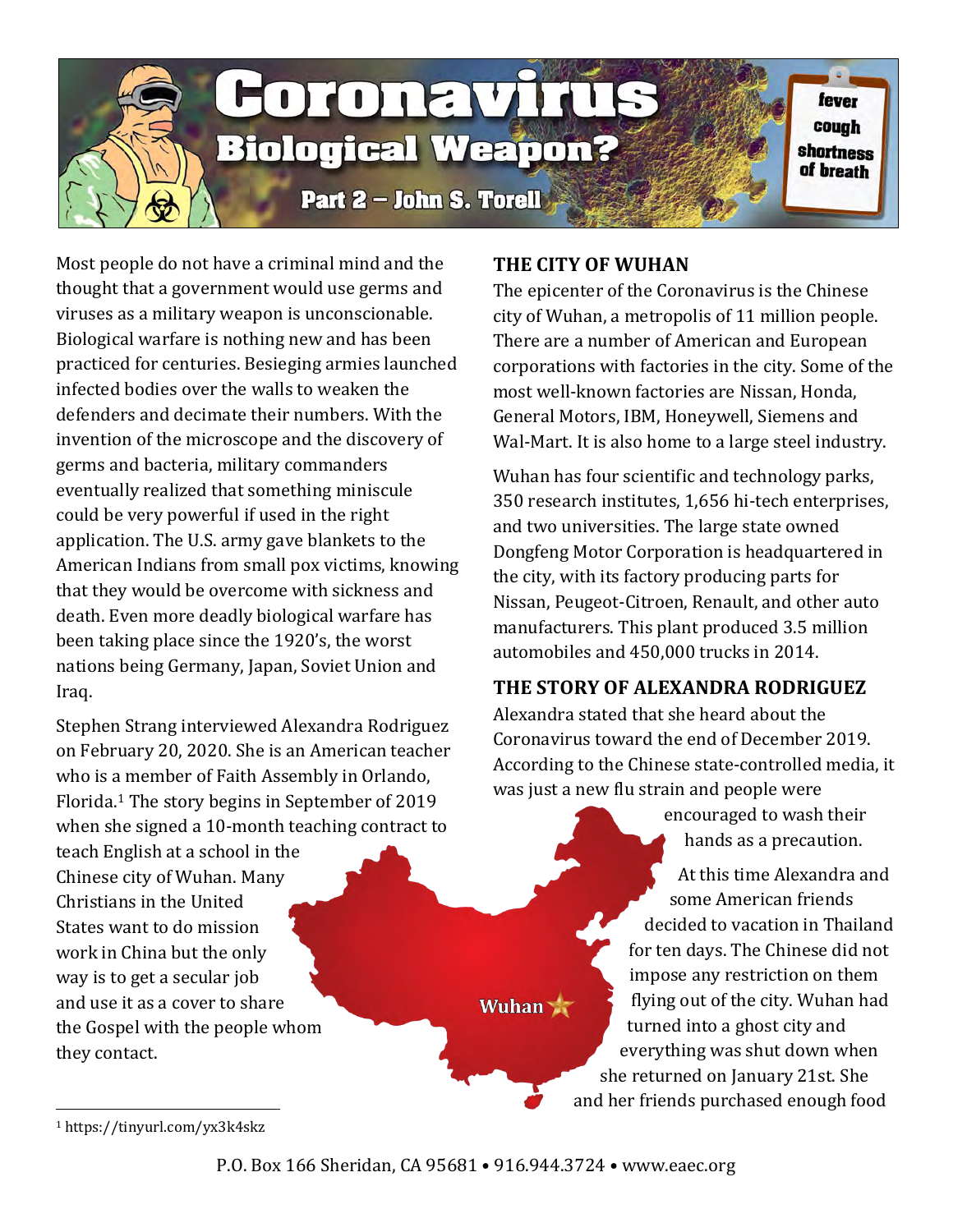to last a few weeks and set about contacting the U.S. embassy. Eventually the state department chartered flights for American citizens and she returned home with a short quarantine at a military base.

Alexandra heard rumors that the virus had originated at an exotic meat market. The Chinese government tried to hide the number of people who had gotten sick and it was obvious they were conducting damage control.

Strang also reported that Pastor Frank Amedia, who is working with Chinese Christians, stated that people are seeking out Christians for healing since there is no cure for the virus. Pastor Amedia also reported that the death toll is much higher than what the communist government has stated.

Chinese missionary Dennis Balcombe confirmed that Jesus is active in China and people are defying the government and turning to God in the midst of this crisis because the communists are powerless. People have been healed and the news spreads like wildfire and more people come for prayer. What the Devil meant for evil, God is turning around and something good is coming out of this.

*"And we know that all things work together for good to them that love God, to them who are the called according to his purpose." (Romans 8:28)*

*"But as for you, ye thought evil against me; but God meant it unto good, to bring to pass, as it is this day, to save much people alive." (Genesis 50:20)*

#### **DOCTOR LI WENLIANG**

<span id="page-1-0"></span>Dr. Li Wenliang, an ophthalmologist, noticed seven cases among his patients that looked similar to the SARS (Severe Acute Respiratory Syndrome) virus which caused a global epidemic in 2003. He sent a

message to fellow doctors via a chat group on December 30th, warning them to wear protective clothing to avoid infection. Shortly thereafter the local communist commissar in Wuhan summoned him to the Public Security Bureau. He was accused of "making false comments" that "severely disturbed the social order." He was given the following written warning: "We solemnly warn you. If you keep being stubborn, with such impertinence, and continue this illegal activity, you will be brought to justice." There were eight other people in Wuhan who were also accused of "spreading rumors." Tragically but convenient for the communist government, Dr. Wenliang was subsequently infected with the Coronavirus and died on February 7, 2020. This was a boon for the Chinese government because dead men do not talk.

#### **CHINA'S BIO-WARFARE LABORATORY**

The communist régime in China has been conducting biological warfare research, trying to hide their activities by constructing BioSafety Laboratories which are used to "research virus infection." The National Biosafety Laboratory Level 4 (BSL-4) was built outside the city of Wuhan in 2015, utilizing French engineers to make sure it was built to specification. The Chinese do not excel in the field of bio-safety and had previously lost control of the SARS virus in Beijing. Molecular biologist Richard H. Ebright raised safety concerns as the Chinese government built a string of biological warfare laboratories.

The BSL-4 lab in Wuhan was conducting research of SARS and Ebola in 2017. Warnings were sent out by a number of international scientists that the lab was not safe enough and loss of containment could lead to a catastrophic effect if a dangerous virus escaped.[2](#page-1-0)

<sup>2</sup> https://tinyurl.com/vzfwq6e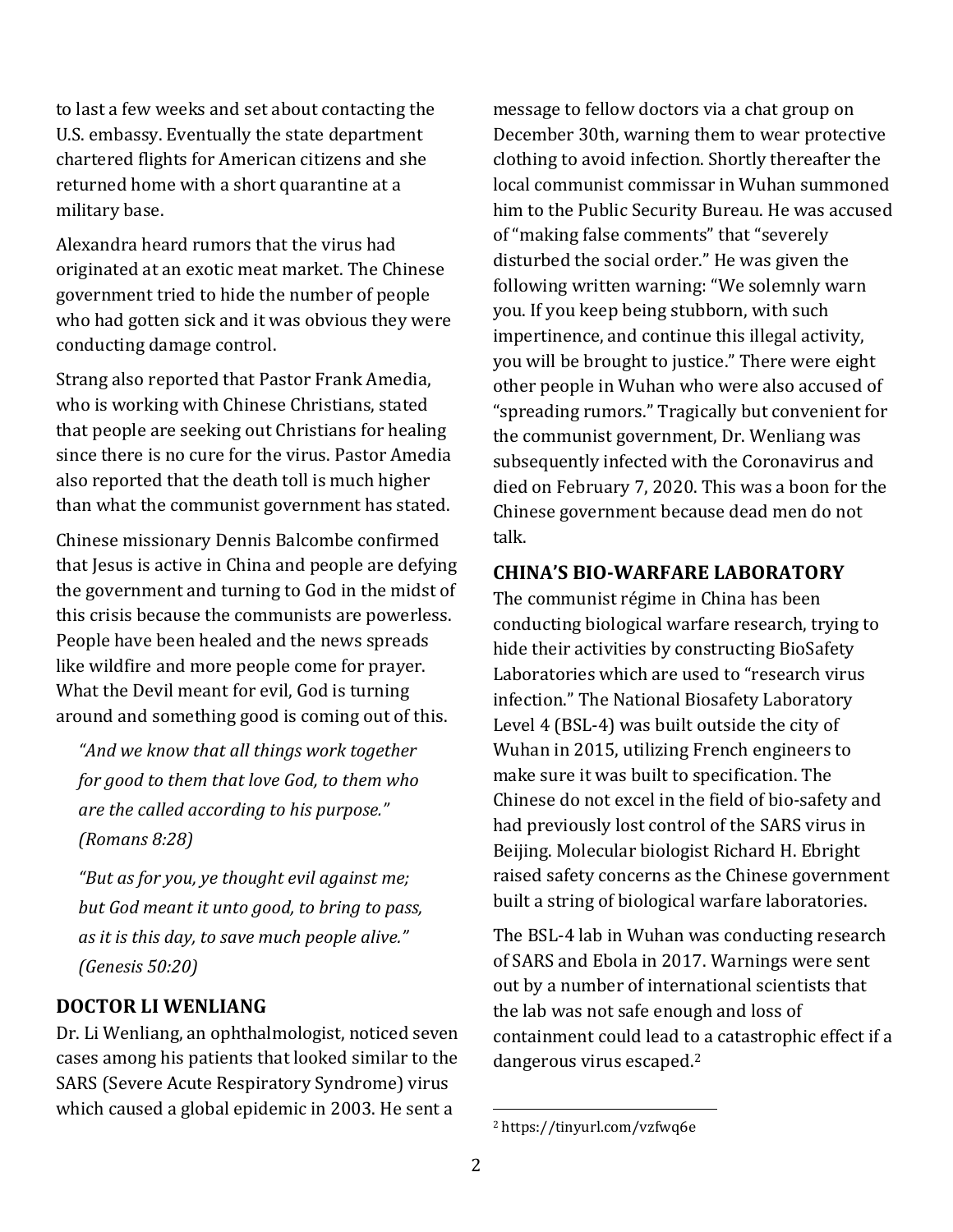Biological warfare is nothing new and a choice weapon to defeat another nation in an undeclared war. It is difficult for the second nation to prove the first nation developed a biological weapon and unleashed it on them.

If China unleashed the Coronavirus upon the United States, they would only do so after creating a vaccine that could be used to protect its own citizens. It is noteworthy that a research team led by Shi Zhengli from the Wuhan BSL-4 laboratory applied for a patent in February 2020 to use "remdesivir," an experimental drug owned by the American company Gilead Sciences. This immediately raised concerns regarding international property rights because it could be used to create a vaccine.

#### **CHINA IS A HOSTILE NATION**

Since the end of the Vietnam War in 1975, China has sought to expand its influence throughout the world. Vietnam was pressured by China into giving up its fishing and mineral rights in its own territorial waters. Vietnam quietly began to turn to the United States for support against this Chinese aggression. The strength of its economy and military is due to the heavy trade with the U.S. and American investments in Vietnam.

The United States has defended Taiwan and the small islands which exist between it and China since 1949. The Chinese were rebuffed during the Korean War (1950-1953).

From 2013 to the present day, China has expanded beyond its territory and constructed man-made islands in the South China Sea, going so far as to place troops and aircraft on them and declaring that the South China Sea belongs to China. This infringes on the Philippines and other nations in the region.

China is also clashing with the United States in space as it has launched a number of killer

satellites which threaten our satellites. As long as the United States is a world power, China won't be able to expand and they hate us for it.

# **WHAT THE LORD HAS SHOWN ME**

As the Chinese biological scientists worked to perfect a bio-weapon against the United States, they created the Coronavirus. Antibiotics cannot kill viruses because they are structurally unalike and replicate in a different way than bacteria. Most viral illnesses do not need special medication and your immune system will take care of it.

*"But as the days of Noe were, so shall also the coming of the Son of man be." (Matthew 24:37)*

Jesus stated that the end times would be like it was in the days of Noah. Mankind's technology has once again reached the point where we can work at the cellular level. Creating the Coronavirus involves gene splicing, a form of genetic engineering where specific genes are inserted into the genome of a different organism, allowing researchers to splice genes and modify viruses that can target the respiratory system.

The delivery system of the Coronavirus can be fairly simple. How would China infect the United States? Choose a large city and use aerosol containers at points of congestion like airports, train stations, bus depots, shopping malls, and sports venues. The virus is highly contagious and a person can be asymptomatic for two weeks before they begin coughing, showing a fever and experiencing shortness of breath. This means the virus can be spread by an infected person through coughing or skin contact prior to showing any signs of sickness. Thus an asymptomatic person is a walking factory who will spread it to others. This is why governments are mandating quarantines for those infected and the people who are believed to be infected. This is the only way to halt the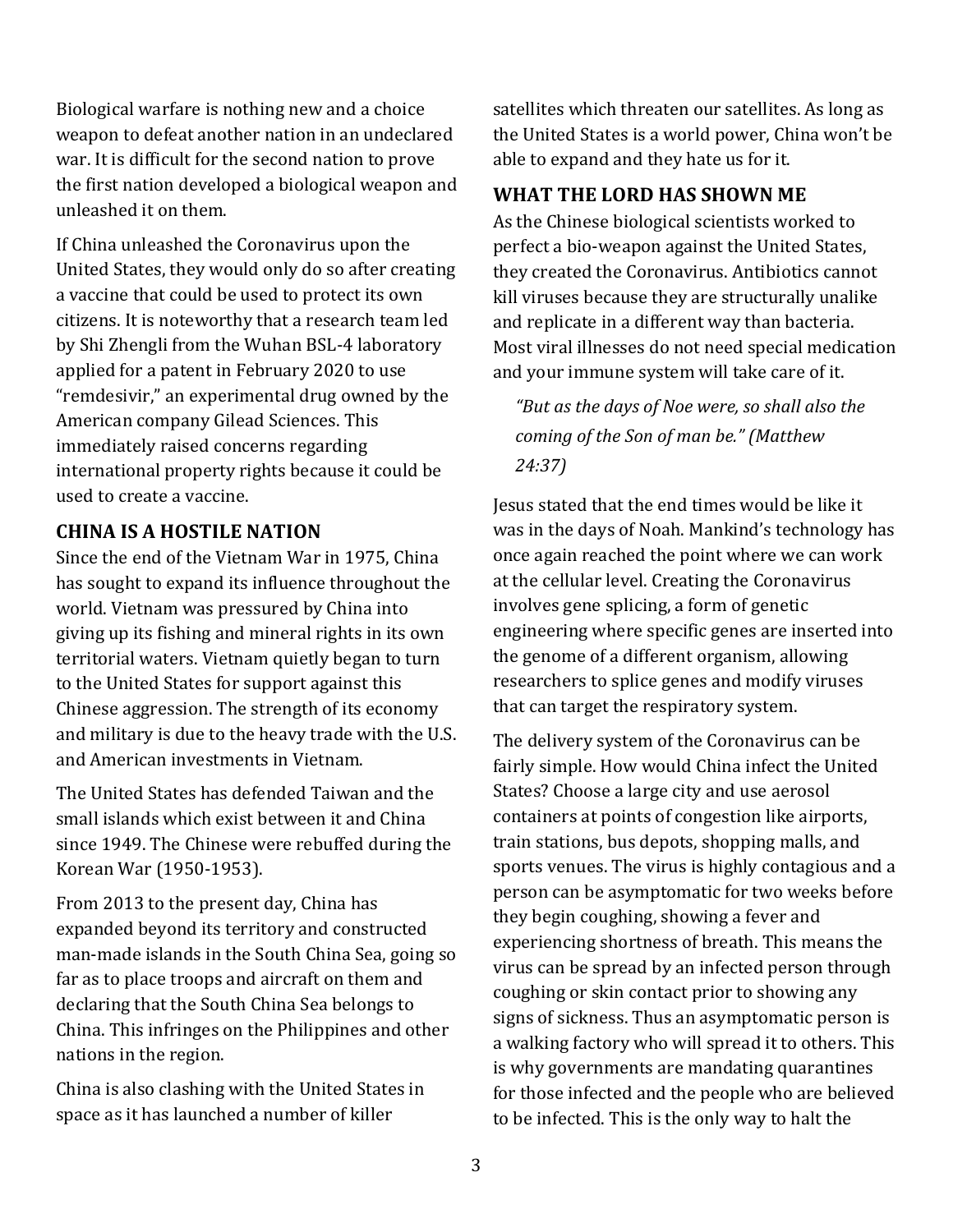spread of the virus. Not everyone will die, but the process is lengthy with each person and this contagion period is what makes the Coronavirus so dangerous.

I believe that God allowed the Coronavirus to escape the laboratory in order for the Communist régime to suffer at the hands of its own weapon system. God has turned their evil against them but how many people will die before everything is said and done?

The Chinese New Year was January 25th. This is the biggest holiday in China and can be compared to Christmas in the United States. The Chinese people use this holiday to travel and unite with family. Before the Wuhan quarantine, it is estimated that 5 million from this metropolis traveled throughout China. The scary thing is that the communist government doesn't know how many of its 1.44 billion people are infected and where they are located.

Once the Chinese government realized they were facing an epidemic, they restricted access to the provinces around Wuhan and the city itself. No one is working, public and private transportation have been shut down, and the stores are empty of food as 60 million Chinese remain under quarantine.

Infected people are put into the back of army trucks and carted off. The hospitals are overloaded and even the makeshift hospitals are at full capacity as well. There are no funerals as the government has taken over all crematories and reportedly are incinerating dead bodies round the clock. As of February 22, the unofficial death toll in China from the Coronavirus is more than 50,000 persons.

China's military has shut the doors to apartment houses (there are no single homes), some doors of metal have been welded shut. Smuggled phone

videos show people being manhandled, thrown to the floor, and then into the back of a police van.

# **GOD HAS SEEN THEIR WORKS**

When Mau Tse Tung and his communist hordes took power in 1949, the first decree from this butcher was that all Christian missionaries had to leave China at once. All Christian churches were shuttered and then the persecution began in earnest. Blood ran freely in the death camps from pastors, church leaders and members. Mau Tse Tung would oversee the murder of 80 million people before his death.

President Xi Jinping and the current communist leadership continue to persecute and spill the blood of God's people. I believe the cup of suffering is full and God is using this catastrophic event in China to unseat the communists. God is going to get honor from President Xi by removing him from power just like He did with Pharaoh.

*"And I, behold, I will harden the hearts of the Egyptians, and they shall follow them: and I will get me honour upon Pharaoh, and upon all his host, upon his chariots, and upon his horsemen." (Exodus 14:17)* 

We need to pray for the people of China, believers and unbelievers alike, as millions will possibly die from the Coronavirus. What a horror it would be for an unsaved person to die from a virulent epidemic and find himself in hell!

## **THE ANTICHRIST**

For many years I have stated that the Antichrist will arrive on the world scene as a savior and lead the nations in recovery from a catastrophic event. The general consensus for a long time was that nuclear war between the United States and the Soviet Union be that event. Both nations would be destroyed and the Man of Sin would help the world rise from ashes and rebuild. The Soviet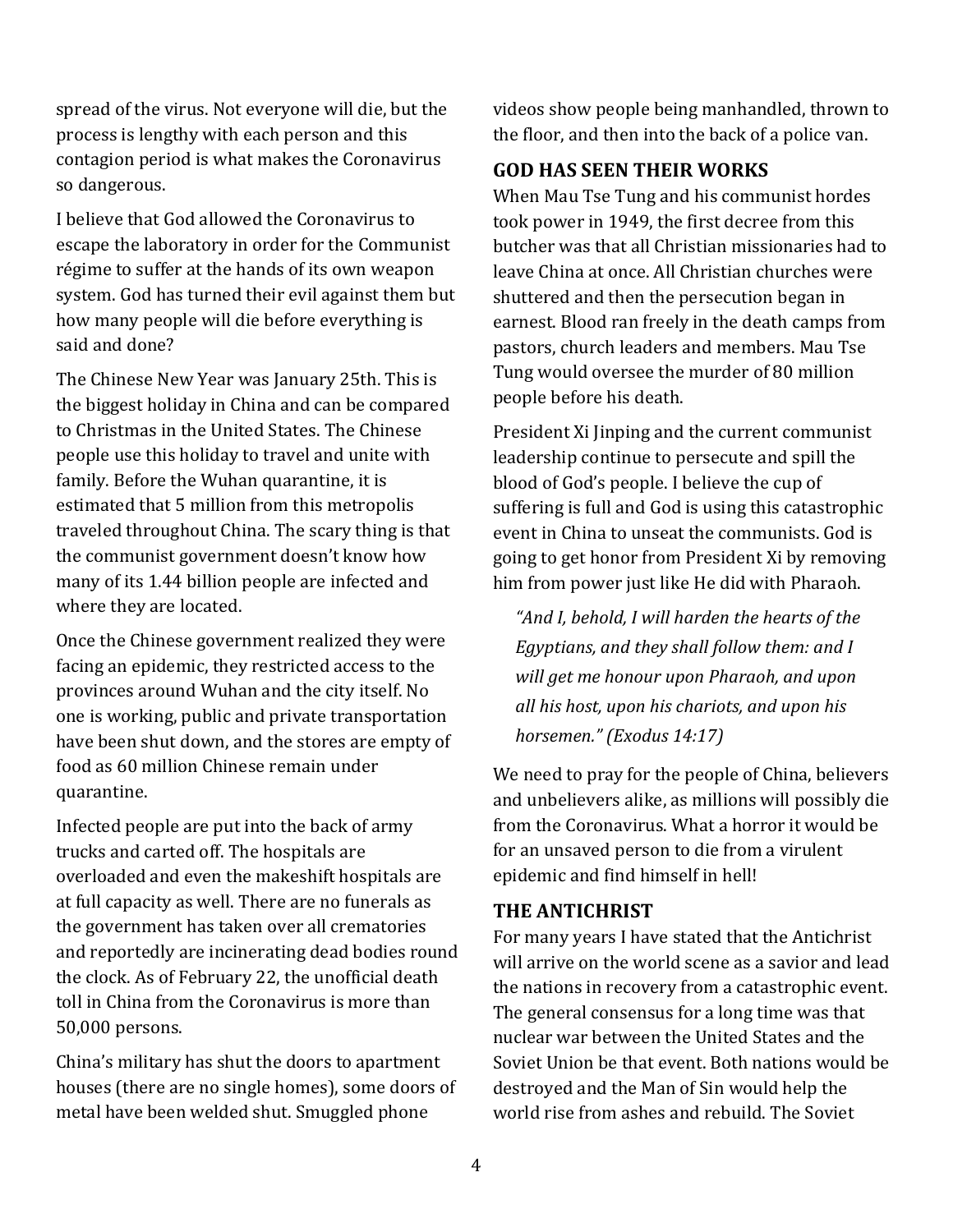Union dissolved in 1991, and while Russia is still a nuclear power, Vladimir Putin won't go that route.

The prophet Daniel received a revelation from God that this future global leader will come to power through peace and flattery.

*"Then shall stand up in his estate a raiser of taxes in the glory of the kingdom: but within few days he shall be destroyed, neither in anger, nor in battle.*

*And in his estate shall stand up a vile person, to whom they shall not give the honour of the kingdom: but he shall come in peaceably, and obtain the kingdom by flatteries.*

*And with the arms of a flood shall they be overflown from before him, and shall be broken; yea, also the prince of the covenant.*

*And after the league made with him he shall work deceitfully: for he shall come up, and shall become strong with a small people.*

*He shall enter peaceably even upon the fattest places of the province; and he shall do that which his fathers have not done, nor his fathers' fathers; he shall scatter among them the prey, and spoil, and riches: yea, and he shall forecast his devices against the strong holds, even for a time." (Daniel 11:20-24)*

Modern biological warfare has been refined due to our knowledge of DNA and our ability to perform gene splicing. This ability is used to change the way food crops are grown as most of the products we buy in the stores are genetically modified organisms (GMO).

Researchers at the biological warfare laboratories are now able to use the latest techniques to

develop designer viruses that are difficult to stop and will infect people on a large scale.

Different biologists in the United States have pointed out that the Coronavirus is much stronger than a regular flu virus, it is highly contagious, and a person can be asymptomatic for up to two weeks. This is a nightmare scenario as people can unknowingly infect others. It is difficult and expensive to check if someone had been infected with the Coronavirus prior to being symptomatic.

It would be a catastrophe if Covid-19 causes a pandemic that sees millions of people die. Hospitals would be overcrowded and many doctors, nurses, and hospital workers would be sick as well. Food supplies would eventually run out and political leaders in different nations would be powerless to help.

If this were to happen, Satan would certainly have the Man of Sin introduced on worldwide television as a person who could solve this crisis. It would be pointed out that that this man has supernatural power and the technical knowledge to solve this predicament. Given this man is the Antichrist, he will demand that every nation yield their sovereignty to a new global federation. This is exactly what the Bible says.

*"And arms shall stand on his part, and they shall pollute the sanctuary of strength, and shall take away the daily sacrifice, and they shall place the abomination that maketh desolate.*

*And such as do wickedly against the covenant shall he corrupt by flatteries: but the people that do know their God shall be strong, and do exploits.*

*And they that understand among the people shall instruct many: yet they shall fall by the*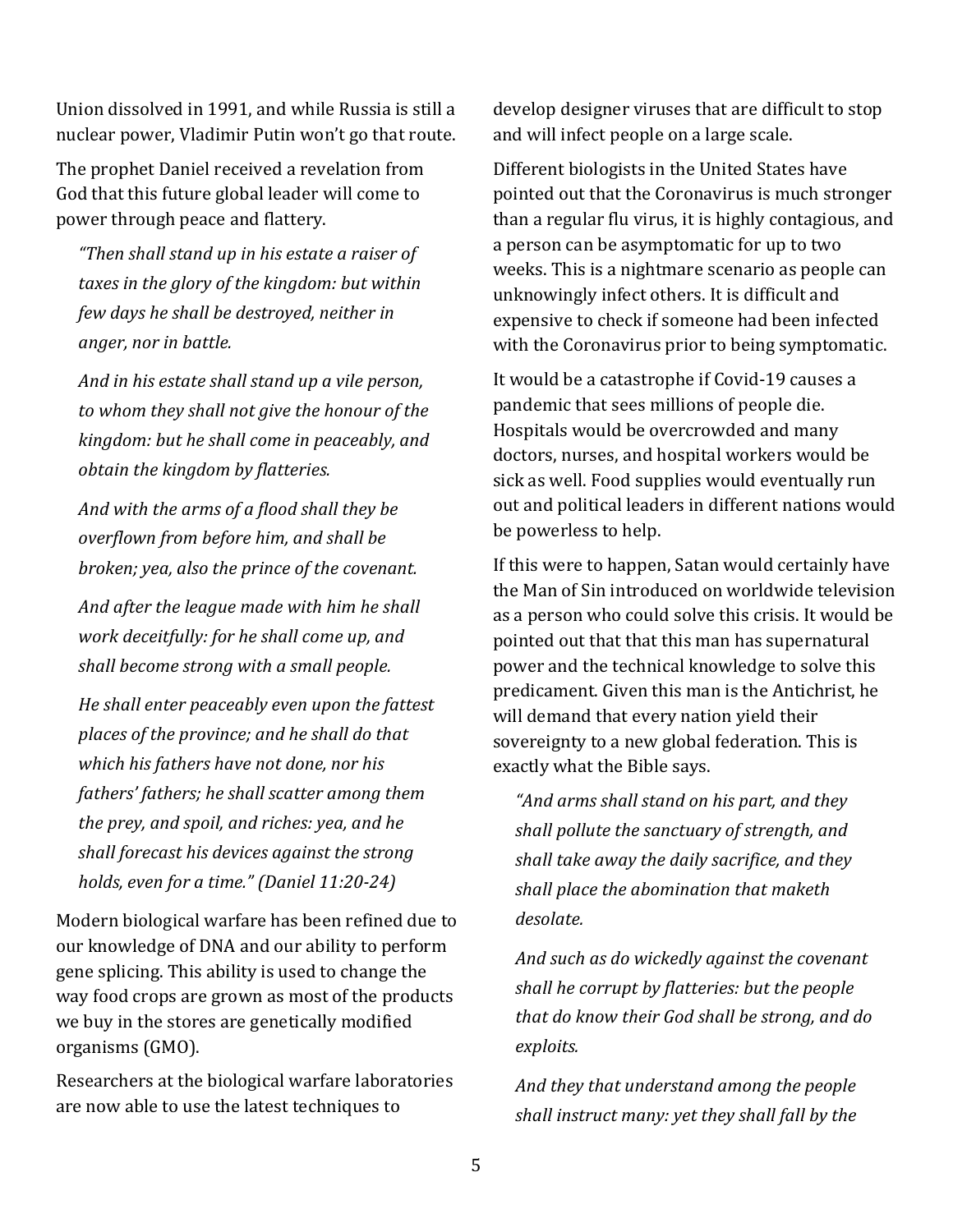*sword, and by flame, by captivity, and by spoil, many days.* 

*Now when they shall fall, they shall be holpen with a little help: but many shall cleave to them with flatteries.*

*And some of them of understanding shall fall, to try them, and to purge, and to make them white, even to the time of the end: because it is yet for a time appointed.*

*And the king shall do according to his will; and he shall exalt himself, and magnify himself above every god, and shall speak marvellous things against the God of gods, and shall prosper till the indignation be accomplished: for that that is determined shall be done.*

*Neither shall he regard the God of his fathers, nor the desire of women, nor regard any god: for he shall magnify himself above all.*

*But in his estate shall he honour the God of forces: and a god whom his fathers knew not shall he honour with gold, and silver, and with precious stones, and pleasant things.* 

*Thus shall he do in the most strong holds with a strange god, whom he shall acknowledge and increase with glory: and he shall cause them to rule over many, and shall divide the land for gain." (Daniel 11:31-39)*

No temple exists since the Roman tore it down in A.D. 70 but the components have been manufactured and are currently stored in warehouses around Jerusalem. With modern

machinery, a pre-fabricated temple could be erected in less than a week.

Both the prophet Daniel and the apostle Paul mention the temple in Jerusalem will be desecrated and Paul goes on to name the culprit as the Antichrist.

*"Now we beseech you, brethren, by the coming of our Lord Jesus Christ, and by our gathering together unto him,* 

*That ye be not soon shaken in mind, or be troubled, neither by spirit, nor by word, nor by letter as from us, as that the day of Christ is at hand.*

*Let no man deceive you by any means: for that day shall not come, except there come a falling away first, and that man of sin be revealed, the son of perdition;*

*Who opposeth and exalteth himself above all that is called God, or that is worshipped; so that he as God sitteth in the temple of God, shewing himself that he is God." (2 Thessalonians 2:1-4)*

Jesus told us the Son of Perdition will have supernatural powers provided by Satan.

*"And the beast which I saw was like unto a leopard, and his feet were as the feet of a bear, and his mouth as the mouth of a lion: and the dragon gave him his power, and his seat, and great authority." (Revelation 13:2)*

The Coronavirus could be a dress rehearsal for a future event to bring the Antichrist on the scene or it could be the real thing. Unless we receive a direct revelation from the Holy Spirit, we can only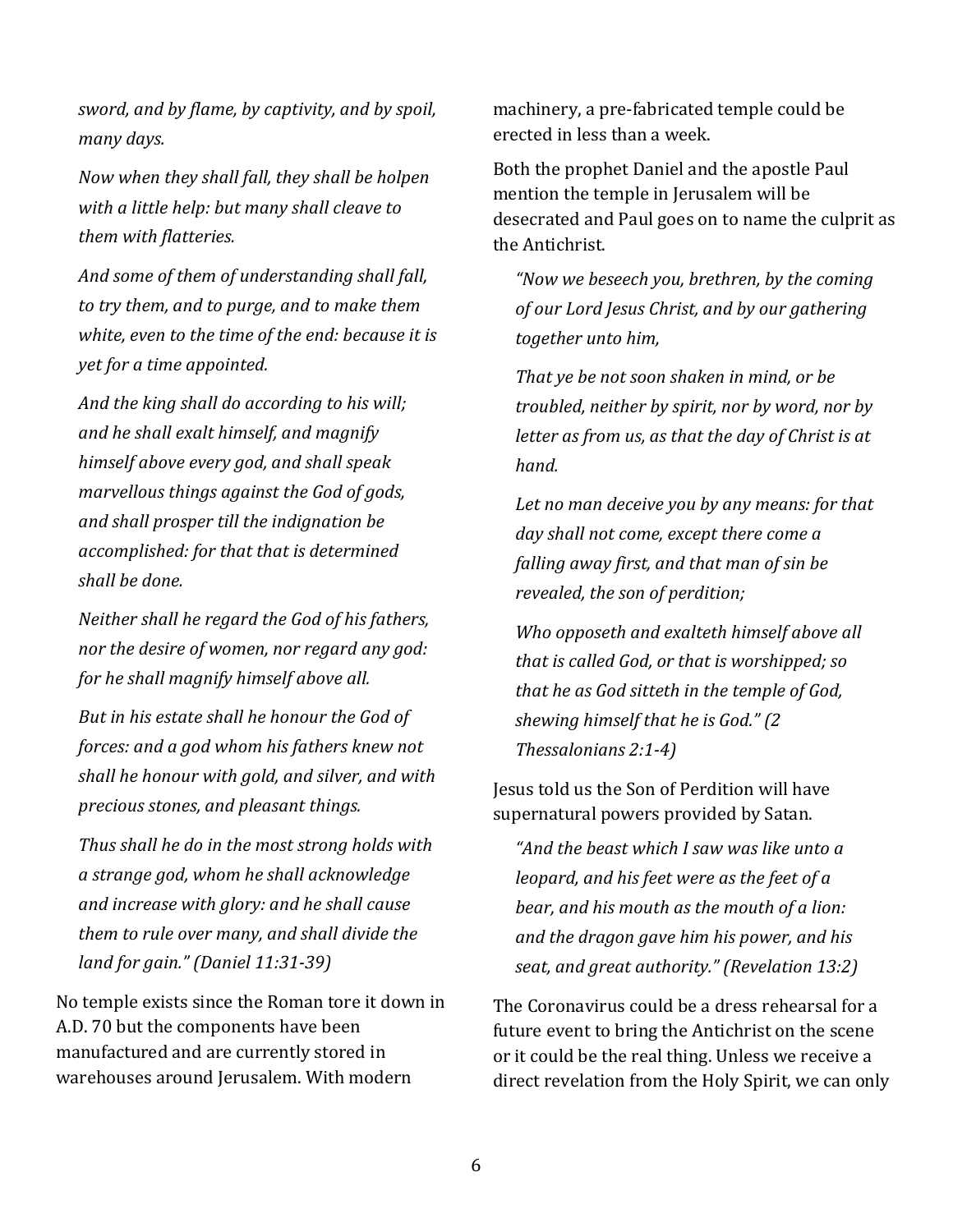examine past and current events and compare them with what the Bible says.

We should be asking God to hold back the powers of the Antichrist and give us more time to preach the Gospel and see additional people saved.

## **THE DEEP STATE**

During the Trump presidency we have heard about "The Deep State." President Trump has brought to the surface the truth that there is a cabal of evil people working behind the scenes in Washington D.C. They don't care which political party is in power, their goal is simply to shape American policies and they act for the most part with impunity.

The Deep State people are controlled by the unseen world government whose sole purpose is to prepare the world for a global dictator. This hidden government within the legitimately elected government has long term goals, so much so that when they get old, they are replaced with younger people, causing this Deep State to exist from decade to decade.

# **NAZIS AND BIOLOGICAL WARFARE**

The Deep State wanted to connect with the people who had worked to develop biological warfare in Nazi Germany and Japan. American Counter

Intelligence Corps (Army CIC) agents followed the invading soldiers into Germany at the end of the war in 1945. Kurt Blome was a high-ranking Nazi scientist who was of particular interest because of his research in virology. He was



in charge of biological warfare and had his own research laboratory, which was surrounded by a ten foot wall and guarded by a SS detachment.[3](#page-6-0)

Inside were cold rooms, incubators, deep freezers, and steam chambers. Thousands of men and women were infected with viruses, germs, exposed to nerve gas, etc. The horrible suffering inflicted on these victims cannot adequately be told with words but they will have their say at the Great White Throne Judgment.

Blome was arrested by CIC agents on May 17, 1945. Secretary of War Henry Stimson knew the Japanese also had an advanced biological warfare program and he ordered the U.S. military to protect Blome and bring him to the United States under Operation Paperclip so he could work in the American biological warfare department.

He was put on trial at the post-war trials in Nuremberg and found not guilty even though he ordered thousands of prisoners to be gassed, injected and abused. Two months after his acquittal, Blome was interviewed by American biological warfare experts from Camp Detrick in Maryland but was considered "too dirty" to be brought to the United States. He was hired in 1951 by the U.S. Army Chemical Corps, ostensibly to work on chemical warfare, but it was a cover for his real work biological warfare.

Ira Baldwin was a professor at the University of Wisconsin who was in charge of the Department of Bacteriology. In 1943 he was asked by the Army to head up what became known as the U.S. Army Biological Warfare Laboratories at Camp Detrick, Maryland. One of the agents produced at Detrick was anthrax, a highly infectious bacterium that causes fever, chest pain, shortness of breath, diarrhea, nausea and vomiting. The mortality rate of weaponized anthrax is 50-80%.

Once Kurt Blome finished working for the American biological warfare program, he opened a private medical office and continued to operate as

<span id="page-6-0"></span><sup>3</sup> POISONER IN CHIEF: Sidney Gottlieb and the CIA Search for Mind Control; Stephen Kinzer, Henry Holt and Company, New York 2019, pp.12-13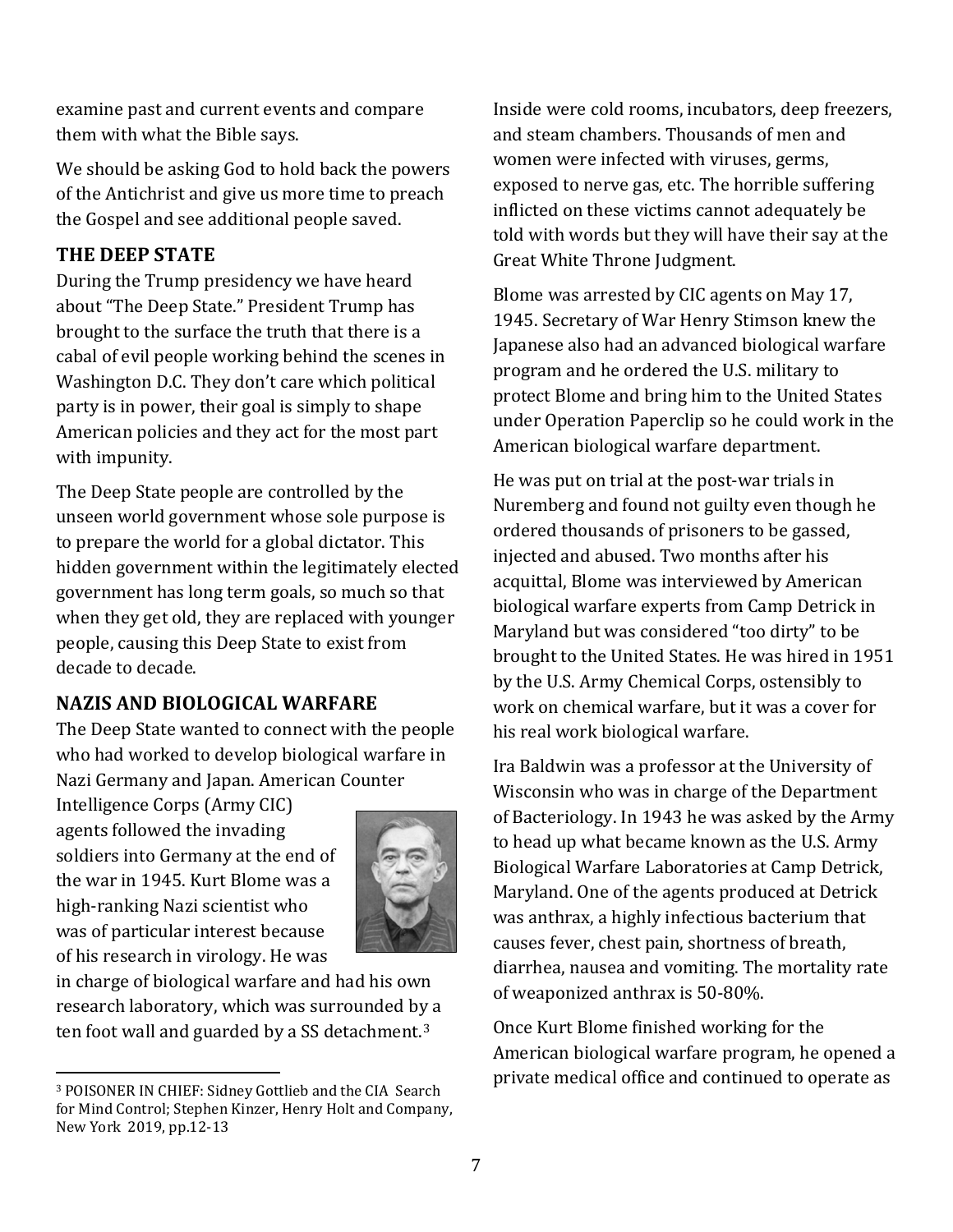a private doctor in West Germany. He died in 1969.

# **JAPAN**

Germany capitulated on May 8, 1945, which effectively ended the war in Europe, but Japan refused to surrender until August 6, 1945, when the United States dropped an atomic bomb on the Japanese city of Hiroshima killing some 166,000 Japanese civilians. Three days later a second atomic bomb was dropped on Nagasaki, killing some 35,000 people and injuring thousands more who died later due to radioactive poisoning.

Emperor Hirohito ordered the Japanese Supreme Council for the Direction of the War to accept the terms of surrender presented by the United States. The Japanese military leaders did not want to surrender and Hirohito announced on the radio that he was surrendering on August 15, 1945.

The first American forces arrived in Japan on August 28th to begin the occupation and the formal surrender ceremony took place on September 2nd on the USS Missouri battleship. The ceremony was presided over by General Douglas MacArthur.

# **SEARCH FOR JAPANESE BIO-WARFARE LAB**

Just like it was done in Germany, CIC agents began searching for Japanese war criminals, and as they started to round up and interrogate Japanese officers, they discovered that Japan also had a secret biological warfare program located in the Japanese occupied Manchuria. The bio-warfare laboratory was named "Unit 731."

<span id="page-7-0"></span>The CIC worked closely with the Office for Strategic Services (OSS), which was later renamed the Central Intelligence Agency (CIA) in 1947. Information about a possible Japanese warfare laboratory was sent to the command of the Biological Warfare Laboratories at Camp Detrick. Unit 731 had been run by General Shiro Ishii and

CIC agents wanted to find him before the Soviets did.[4](#page-7-0) 

Ironically, Joseph Stalin declared war on Japan on August 8, 1945 in order to gain as much territory as possible from Japan. The Soviets attacked with a million soldiers and forced their way into Manchuria, which was defended by seven hundred thousand Japanese soldiers.

# **UNIT 731**

Japan had attacked and defeated the Chinese army and controlled most of Manchuria by 1936. This area is located in the northeastern part of China, bordering Russia to the north and Korea to the east. At this time Korea was occupied by Japan.

The Japanese army cleared an area adjacent to the city of Harbin. Eight Chinese villages were leveled and its inhabitants were driven out to make ready a four square mile compound. A total of three thousand Japanese scientists and staff members lived in housing units on the compound that was guarded by Japanese soldiers. This place was officially called the "Epidemic Prevention and Water Purification Bureau" but to those in the Japanese government, it was simply known as Unit 731.

While General Ishii was a soldier, he was also a medical doctor and he requested people that could function as test subjects. Japanese army units moved out into the Manchurian countryside and began



rounding up locals who were resisting the occupation. Unit 731 had a total of 12,000 men and women as unwilling test subjects, some of which were captured Chinese soldiers, criminals from local prisons, and people from mental hospitals.

<sup>4</sup> Ibid pp.24-29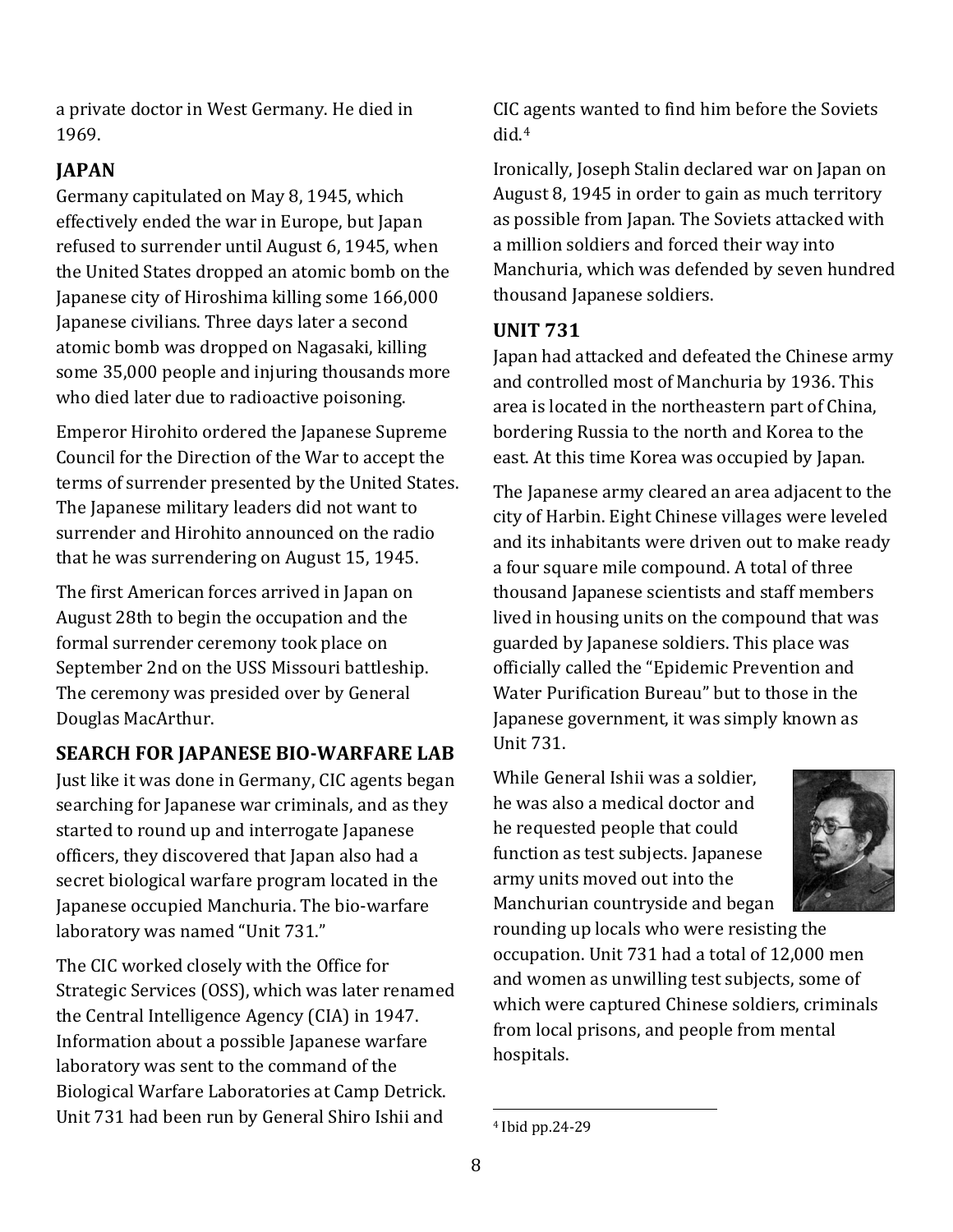General Ishii codenamed every person as a log entry since they were all destined to die from the following experiments:

- $\cdot \cdot$  The effect of putting someone into a chamber filled with poison gas. Once they were dead, the lungs would be studied to determine what strength of poison gas was needed on the battlefield.
- How much electric current was needed to kill a person? Prisoners were electrocuted with gradually increasing voltages until they died.
- ❖ People were hung upside down to find out how long it would take for them to choke to death.
- ❖ People were locked into high-pressure chambers and pressure was increased until their eyes popped out.
- $\div$  People were put in centrifuges and spun faster and faster until they died.
- Large numbers of prisoners were infected with anthrax, syphilis, different plagues, cholera and a number of other diseases.
- Women were raped to produce children on which vivisections were performed.<sup>[5](#page-8-0)</sup>
- $\div$  People were tied to posts and flame throwers were tested on them.
- ❖ Some people were slowly chilled in freezers to analyze the progress of hypothermia.
- $\triangleleft$  Air was injected into the veins of prisoners to provoke embolism, mimicking a blood clot, to see how long a person could live.
- $\triangle$  People were injected with animal blood to determine the kind of effect it would have on a human body.
- $\triangleleft$  Some of the prisoners were tied to a gurney and dissected alive.
- Other prisoners were tied to a gurney and then an arm or leg was amputated so Unit 731 could time how long it took for a human being to die from blood loss.
- $\div$  Groups of men, women and children were tied to stakes with their buttocks and legs bare. Bombs filled with anthrax were then detonated from a distance and the infected shrapnel would injure their exposed skin. They were observed while they slowly died over the course of a week.

All of this data was recorded by the torturers masquerading as "scientists." All these sadistic experiments were methodically recorded for future reference.

Members of Unit 731 also removed tissue from dead prisoners and mounted them on microscope slides for future reference. They bred plague infested flees in large laboratory buildings which were released in Chinese villages to measure their lethality.

General Ishii realized by 1945 that the Japanese were losing the war. He ordered the remaining prisoners killed and then Japanese soldiers destroyed every building on the compound so that there was no evidence of their atrocities. Yet Ishii kept the records from all the sordid experiments as a bargaining chip.

#### **AMERICAN BIOLOGISTS**

General Ishii was able to secure military transportation back to Japan before its surrender. He shed his uniform and returned to his hometown. CIC agents did not find him until

<span id="page-8-0"></span><sup>5</sup> Vivisection is the practice of performing live surgery, usually without anesthesia, for the purpose of experimentation or scientific research.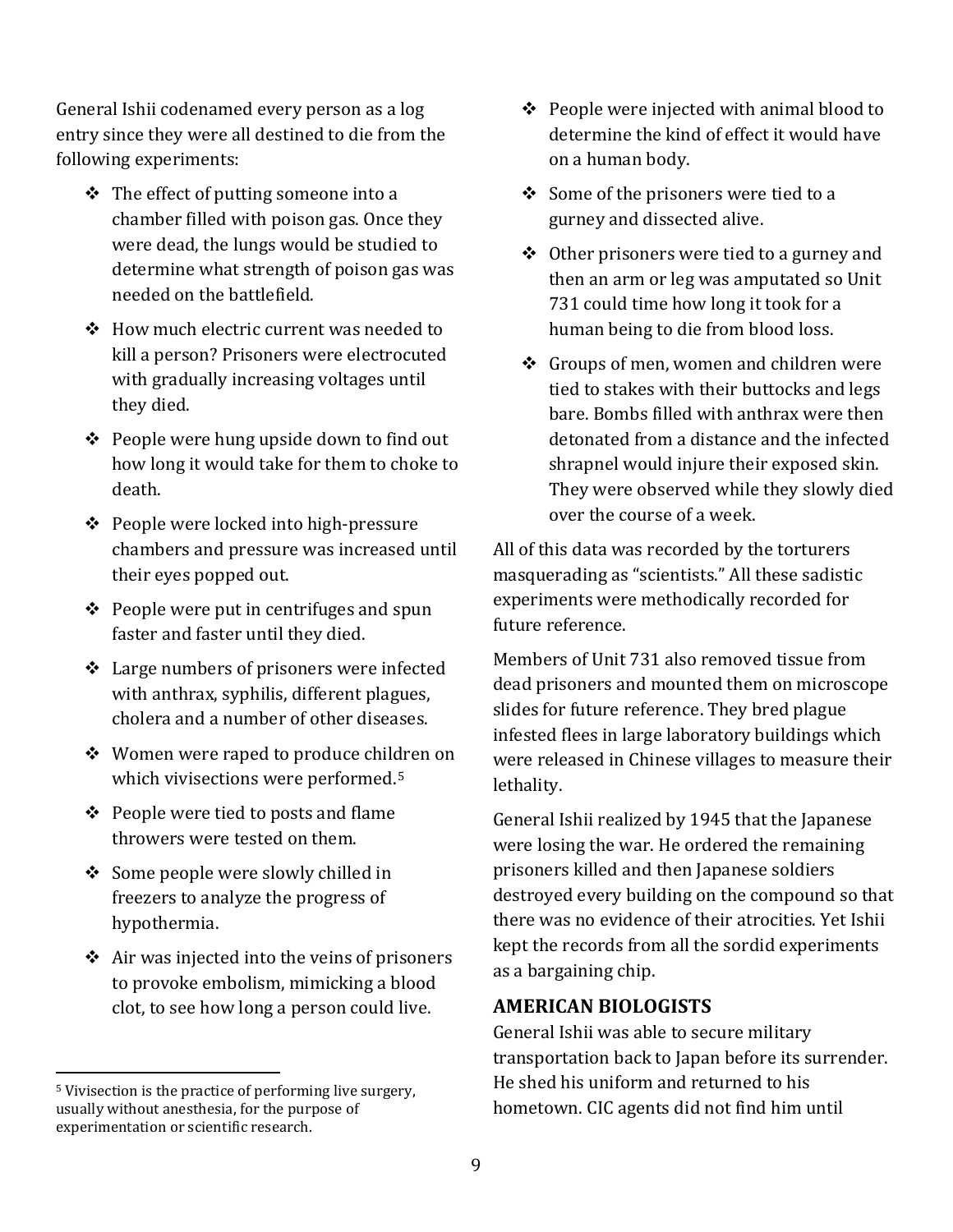January 17, 1946, when the local Japanese police arrested him and turned him over to the CIC.

He was one of the world's worst war criminals, but instead of standing trial for his crimes against humanity, he was brought to Tokyo and allowed to live in the home of his daughter.

During a four week time period, "scientists" from Fort Detrick interviewed him to find out if he would share his records with them. Ishii's daughter would reveal years later in a press interview that Dr. Edwin Hill, the leader of the biologists from Fort Detrick, begged Ishii for his files from Unit 731 and wanted this information kept from the Soviet's at all costs. Ishii was promised immunity if he turned over all his records.

General Douglas MacArthur stated the following: "The value to the U.S. of Japanese biological weapons data is of such importance to national security as to far outweigh the value accruing from warcrimes prosecution."[6](#page-9-0)



The International Military Tribunal for the Far East was ready to convene and General MacArthur signed a secret decree granting amnesty to Ishii and all his staff at Unit 731.

General MacArthur served under the democratic president Harry S. Truman. The Deep State that was running Fort Detrick did not care about human rights, torture and death of innocent people; they were salivating about the data from Unit 731 and most Americans don't know about this dirty deal. This type of mentality still exists in the depths of government today.

# **AMERICAN ATROCITIES**

Once General Ishii had been granted immunity, he furnished the records from Unit 731. He had ordered his men to hide them in Shinto temples and mountain retreats throughout Japan. Ishii and his men turned over some 15,000 microscope slides which contained a sliver of tissue from a kidney, liver, spleen or another organ from the person killed. There were slides from prisoners who had been infected with anthrax, botulism, bubonic plague, cholera, dysentery, small pox, typhoid, tuberculosis, gangrene and syphilis. The samples were taken in the dying moments since Ishii believed such a sample to be more valuable than one taken from a dead body. He did not care that cutting a piece of flesh from a dying person was painful.

Once the slides arrived at Fort Detrick, Dr. Edwin Hill and the other biologists reported that they greatly supplemented and amplified American research into biological warfare. It was stated that this could never had been done in the United States because of the ethics attached to human experimentation.

The doctors and scientists at Unit 731 were deemed too dirty to be brought to the United States and were employed at laboratories and detention centers in other nations in Eastern Asia, where there were no ethical violations about experimenting on human beings who were still alive. This method of using offsite locations is still in use today. After the September 11, 2001 attack on the United States, President George W. Bush authorized the CIA to set up detention centers in Poland, Morocco and Egypt. As the CIA hunted down and arrested "terrorists," they were brought to black sites where they were tortured and sometimes killed by the information extraction methods.

<span id="page-9-0"></span><sup>6</sup> POISONER IN CHIEF: Sidney Gottlieb and the CIA Search for Mind Control; Stephen Kinzer, Henry Holt and Company, New York 2019, page 27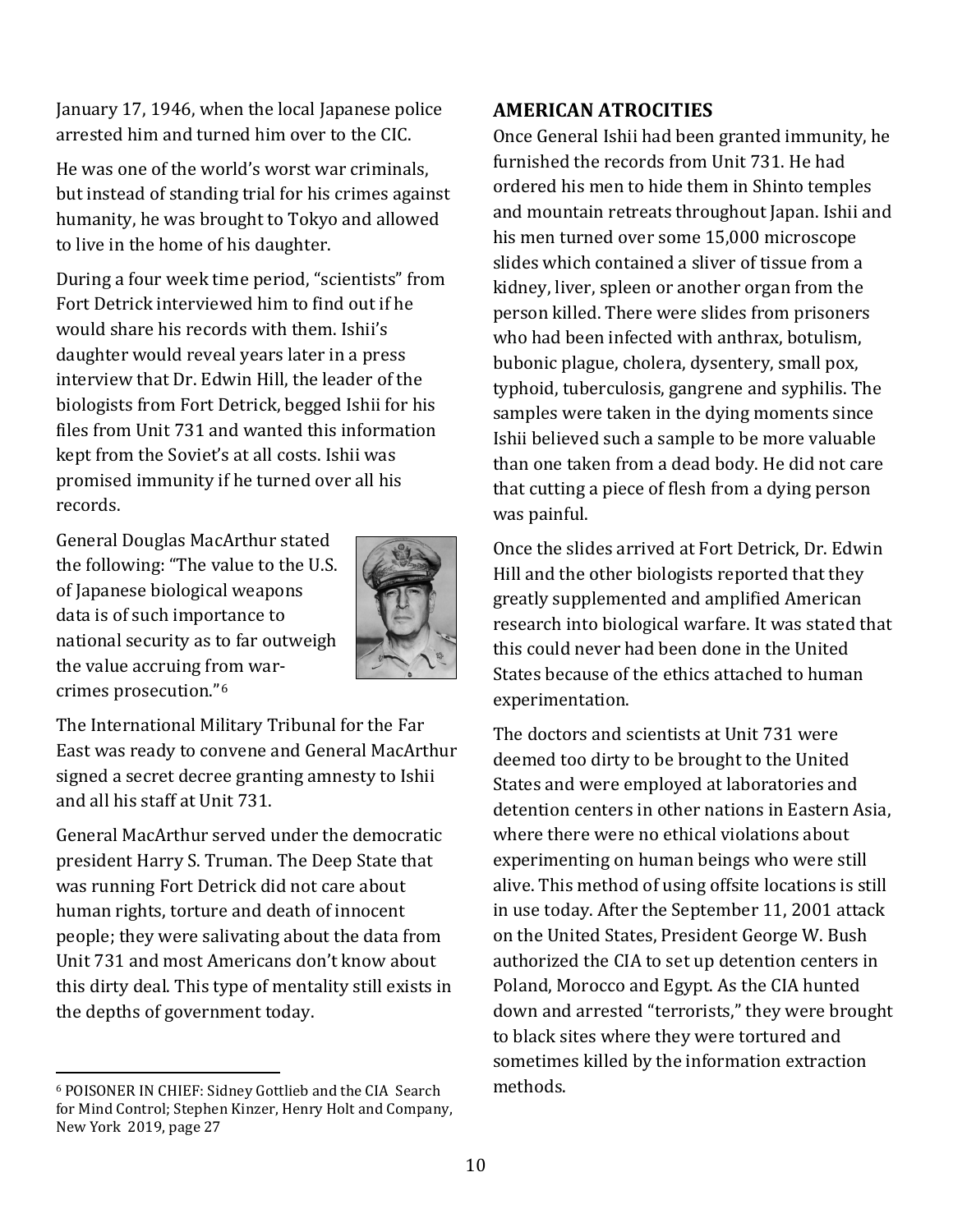It is interesting that the Soviets managed to track down twelve personnel from Unit 731 who never made it out of Manchuria. They were charged with war crimes and sentenced to prison. However, in return for their freedom, they agreed to help the Soviets in their own quest for bio-warfare research.

It was brought out that Kurt Blome and Shiro Ishii knew of each other's work. German U-boats traveled to Japan and exchanged information as well as biological material. The last U-Boat that left Japan in May of 1945 arrived to a occupied Germany.

Shiro Ishii's whereabouts from 1947 to 1958 are unknown to the public. He appeared on August 17, 1958 for a reunion of Unit 731 members and gave a farewell speech. He died on October 9, 1959 from cancer at the age of 67.

The United States of America is supposed to be the land of the free and the home of the brave. How does that match up with making deals with war criminals that tortured and killed their victims to acquire bio-warfare data?

## **BIOLOGICAL WARFARE TESTING**

Have you ever heard the proverb about wanting to have your cake and eat it too? It literally means you cannot simultaneously retain your cake and eat it. Once the cake is eaten, it is gone. Biowarfare and the associated research is like that proverb. They are ethically incompatible. It is not merely enough to have biological warfare labs, testing must also take place to see how it can be successfully applied on humanity.

<span id="page-10-1"></span><span id="page-10-0"></span>The Deep State ordered a test in 1950 with the city of San Francisco as the testing ground. From September 20 to 27, 1950, navy ships equipped with dispensers began spraying into the sea fog a mixture of Serratia marcescens and Bacillus globigii bacteria. The navy had set up 43 locations

throughout the city to monitor that enough bacteria had been sprayed to cover all 800,000 residents of the city. Eleven patients were admitted to Stanford Hospital by October 11, 1950, all having rare urinary tract infections. One of them later died. There were also people coming down with pneumonia.

During the 1977 Senate sub-committee hearings, the army disclosed that they had directed the navy to do the testing and that no local government officials were told about it.[7](#page-10-0)

#### **CAN'T TRUST THE U.S. GOVERNMENT**

The Army admitted in the 1977 Senate subcommittee that it had conducted many biological tests on the American people.

1. From 1949-1969, open-air tests of biological agents were conducted 239 times.

A live bacterium was used in 80 of these tests. It turned out that the bacteria was not harmless and caused sickness among the people that could not be explained.

- 2. In the 1950's, Army biological warfare researchers sprayed Serratia bacteria over the cities of Panama City and Key West in Florida. The army did not release any data as to how many people became sick.<sup>[8](#page-10-1)</sup>
- 3. Also in the 1950's Army biological researchers released zinc cadmium sulfide – a cancer causing agent – from aircraft over Minnesota and other Midwestern states to determine how it would spread in the air. Particles were detected more than 1,000 miles away in the state of New York. If there was a follow up, it was never

<sup>7</sup> https://tinyurl.com/ha36jsx

<sup>8</sup> https://tinyurl.com/qbef63m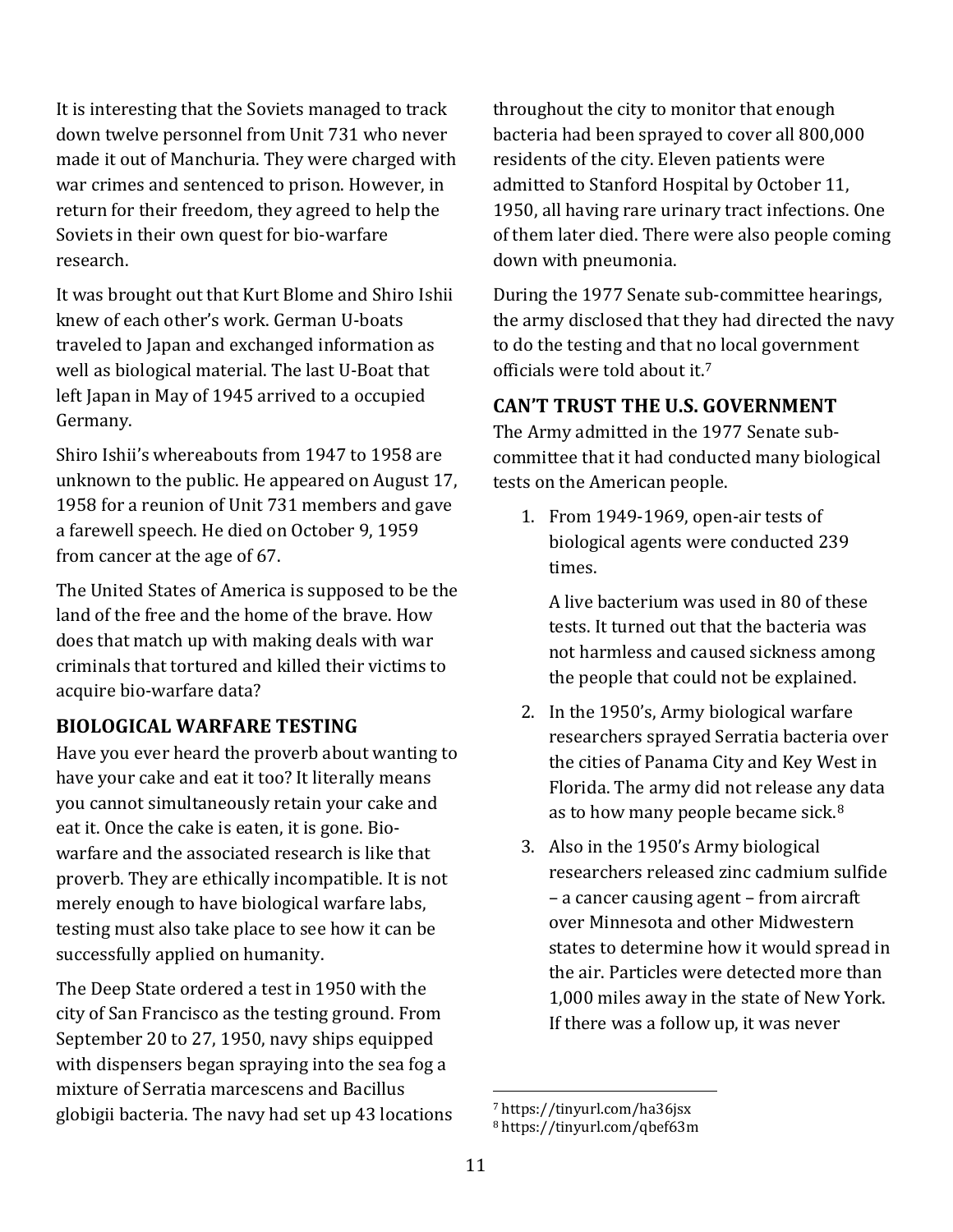disclosed to the public, and thus it is not known how many people became ill.

- 4. A favorite trick of the army at that time was to have a spraying dispenser in the back of a car and then have a serviceman drive the car on the street. This was done in the cities of San Francisco, New York, Washington D.C. and on roads in Pennsylvania. The agent used was Bacillus globigii; no data is available as to how many people got sick.
- 5. In 1966 military planners wondered what would happen if a foreign government spread bacteria in the subway systems. Glass containers that looked like light bulbs were filled with Bacillus subtilis which the government thought would be harmless. Then army agents dressed as civilians went to the subway in midtown Manhattan and broke them on the tracks. Testing different stations along the subway, they found that the pathogen travelled for miles through the subway system.[9](#page-11-0)
- 6. Bacillus globigii was released into the air at Washington's National Airport. It was also released at the Greyhound bus depot in May of 1965 as a controlled experiment involving 130 bus riders, traveling to 39 cities in seven states. No data was ever released regarding how many people became sick from this experiment.

These are the only the known testing programs. It stands to reason that there were more such experiments that were not disclosed.

#### **DUGWAY PROVING GROUND**

Dugway Proving Ground is a U.S. Army facility in Utah, 85 miles southwest of Salt Lake City. The

base tested different forms of anthrax. It was also used to test weapons of mass destruction like nerve gas, with some 500,000 lbs. of nerve gas released into the air. According to Army records, there were 332 open-air tests of biological weapons, including 74 dirty bomb tests, when normal bombs were loaded with radioactive material to see how far it would spread and the damage it would do to enemy soldiers.

On March 13, 1968 the Army conducted nerve gas testing. An artillery shell loaded with nerve gas was tested on an open pit and 160 gallons of nerve gas was released and allowed to evaporate. At the same time, an Air Force plane was used to spray nerve gas over an open range area where testing stations had been set up.

I lived in Salt Lake City at the time and remember the local television station reporting 6,000 sheep had suddenly died on range land west of Salt Lake City. There were a lot of denials at first, but eventually the Army confessed they had been testing nerve gases and some of it had gotten away from them and spread over a sheep ranch.

## **TOKYO SUBWAY SARIN GAS ATTACK**

Members of the Japanese cult movement Aum Shinrikyo released sarin gas on March 20, 1995 on three of the lines of the Tokyo subway system during rush hour. Sarin is a deadly nerve gas that is liquid until released into the air. Thirteen people died immediately and some fifty others were severely injured with a number of them dying later on. Thousands of others began to suffer vision problems and some people lost part of their vision permanently.

The Japanese government took swift action and arrested some 200 members of the sect. Thirteen of the top leadership were sentenced to death and executed, while the rest received long prison sentences.

<span id="page-11-0"></span><sup>9</sup> https://tinyurl.com/rppzf6a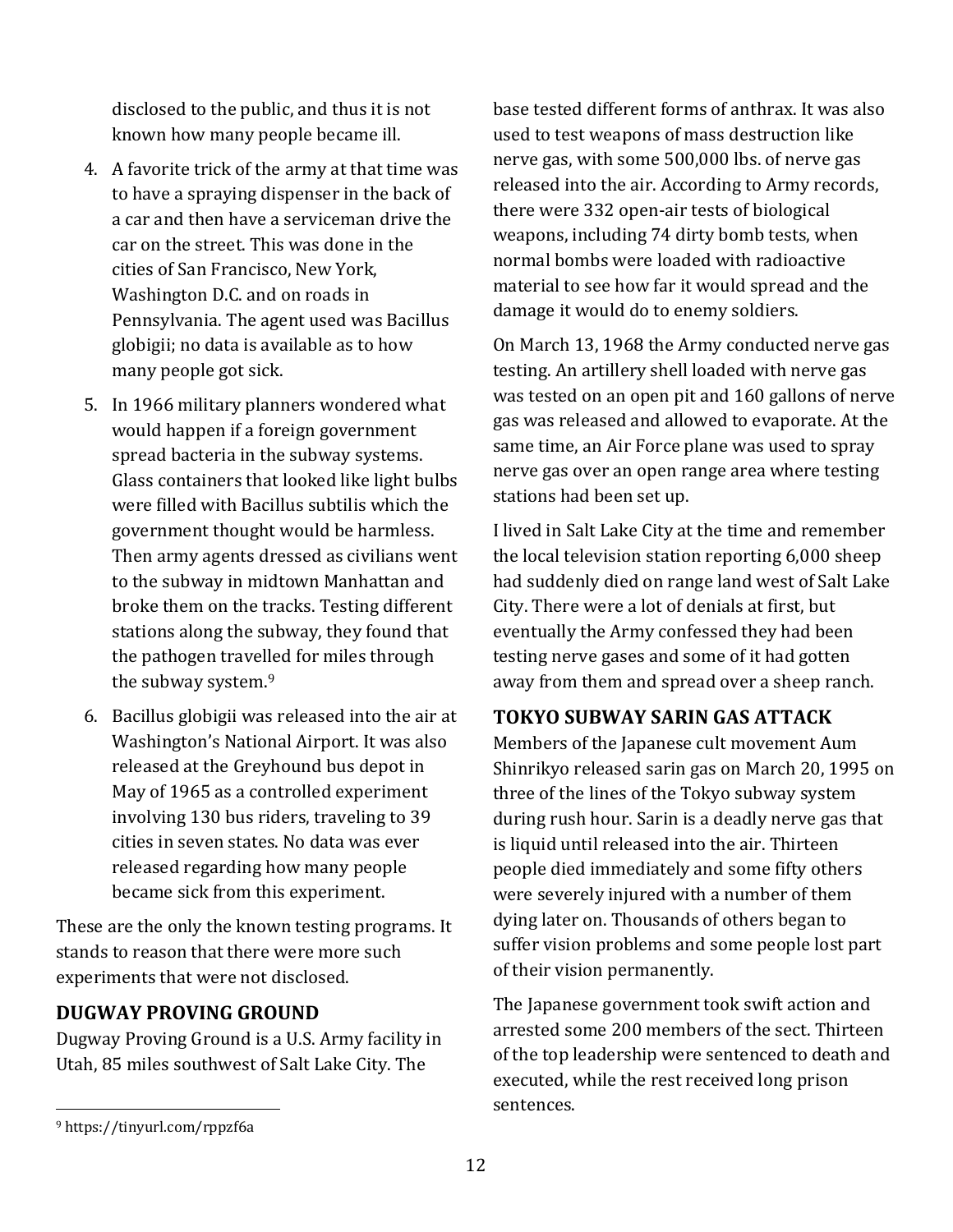This should serve as a warning to governments that biological and chemical warfare agents can be obtained and released by non-government groups or individuals.

#### **NEWS UPDATE FROM ISRAEL**

Daily Alert<sup>[10](#page-12-0)</sup> is as the name implies, a daily update that can be accessed from their website and is sent out via email on a daily basis. It is prepared for the Conference of Presidents of Major American Jewish Organizations<sup>[11](#page-12-1)</sup> by the Jerusalem Center for Public Affairs.[12](#page-12-2) This is the daily alert from February 26, 2020.

Iran Is Spreading the Corona virus to a Host of Neighboring Countries - David D. Kirkpatrick

Religious pilgrims, migrant workers, businessmen, soldiers and clerics all flow constantly across Iran's frontiers into countries with weak and ineffective governments and fragile health systems. Now Iran is emerging as the second focal point after China for the spread of the Corona virus. Cases in Iraq, Afghanistan, Bahrain, Kuwait, Oman, Lebanon, the UAE, and Canada have all been traced to Iran.

In January alone, 30,000 people returned to Afghanistan from Iran, and hundreds of others continue to make the pilgrimage to Qom, the site of the outbreak, every week, Afghan

officials say. Iranians were ignoring official urgings to stay away from hospitals for fear of spreading the disease, instead crowding into emergency rooms to get themselves tested. (New York Times)[13](#page-12-3)

See also Researchers Say Thousands Might Be Infected with Corona virus in Iran

University of Toronto scientists and doctors have published a research paper estimating that up to 18,000 people are infected with coronavirus in Iran. Researchers focused on volume of travel from Iran to other countries and proven cases of infected people arriving in other countries, such as Lebanon and Canada. (Radio Farda)[14](#page-12-4)

See also Corona virus Infects Iran - Criticism of the Iranian Régime Grows - Iran Desk

The spread of the Corona virus in Iran has dominated Iranian media. The epicenter of the disease is the holy city of Qom, the seat of most religious seminaries and religious centers. The Corona virus and the institutional failure to cope with it may spark the next wave of protest against the régime, given its policy of concealing the truth. (Jerusalem Center for Public Affairs)<sup>[15](#page-12-5)</sup>

Corona virus Will Hammer Iran's Economy - Esfandyar Batmanghelidj

Iraq and Turkey have closed their borders with Iran and canceled air travel. These restrictions will hammer the Iranian economy, following 18 months of deep recession triggered by U.S. sanctions. The rial has lost 7% of its value since officials announced the first two Corona virus deaths on Feb. 19.

<span id="page-12-0"></span><sup>10</sup> https://tinyurl.com/2ufn26l

<span id="page-12-1"></span><sup>&</sup>lt;sup>11</sup> The proven and effective voice of organized American Jewry for more than half a century, the Conference of Presidents of Major American Jewish Organizations Fund advances the interests of the American Jewish community, sustains broad-based support for Israel and addresses the critical concerns facing world Jewry. https://tinyurl.com/l4e6uq

<span id="page-12-5"></span><span id="page-12-4"></span><span id="page-12-3"></span><span id="page-12-2"></span><sup>&</sup>lt;sup>12</sup> The Jerusalem Center for Public Affairs is a leading independent research institute specializing in public diplomacy and foreign policy. Founded in 1976, the Center has produced hundreds of studies and initiatives by leading experts on a wide range of strategic topics. https://tinyurl.com/rgvhag9

<sup>&</sup>lt;sup>13</sup> https://tinyurl.com/tsj9jtp<br><sup>14</sup> https://tinyurl.com/yx3n8uvu

<sup>15</sup> https://tinyurl.com/wvfs6ex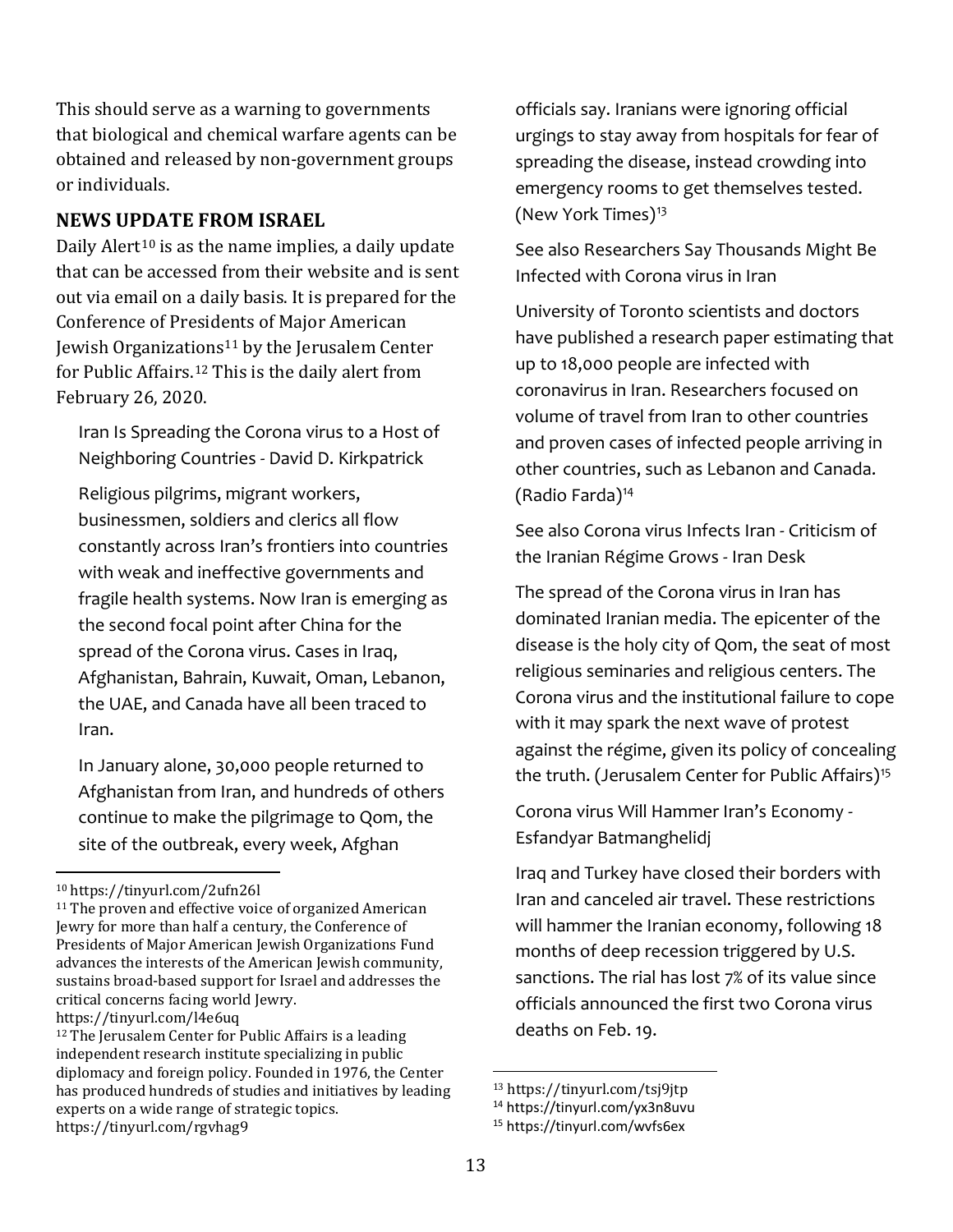In the early days of the outbreak, Iran kept up flights to China when other countries were cancelling them. Much was made of the fact that Iranian exporters were shipping hygiene supplies to China, helping Beijing in a moment of need. Ali Shariati, of the Iranian Chamber of Commerce, tweeted: "For our national interest we maintained Mahan Air flights to China and sent them two million masks. Now we have corona virus and no masks....Isn't it beautiful? (Bloomberg)[16](#page-13-0)

#### **SUMMARY**

The different governments of the world do not want reveal they are involved in biological warfare testing and that they have deadly pathogens in their arsenals. It should not come as a surprise that China has bio-warfare labs and that they had planned to use it on the United States because of President Trump's aggressive trade war that has caused an economic slowdown in China. I believe the communistic régime wanted to retaliate without officially declaring war.

The different intelligence services in Russia, China, and Iran know about the American biological warfare program, including the use of nerve gases. In order to deter the United States, they produced their own weapons and thus the world's population is living in a precarious environment where one mistake opens the door for death like with the Coronavirus.

President Trump held a briefing from the White House on February 26, 2020 where he had a number of health care officials speak, including people from the Centers for Disease Control and

Prevention (CDC). While they did not address the issue of biological warfare, they discussed the outbreak of the Coronavirus and steps which need to be taken to protect the American people.

It is obvious that the Trump administration and the democratic leadership have no interest in discussing biological warfare. They want the American people ignorant about the matter since it would prompt questions and reveal dirty secrets that both political parties don't want brought to light.

I have introduced information that will give you an understanding about the hidden agenda of the world government and how it affects us. There might not be a pandemic and this crisis will go away. The Word of God is true and someday  $\sqrt{\frac{1}{2}\left(1+\frac{1}{2}\right)}\sqrt{\frac{1}{2}\left(1+\frac{1}{2}\right)}\sqrt{\frac{1}{2}\left(1+\frac{1}{2}\right)}\sqrt{\frac{1}{2}\left(1+\frac{1}{2}\right)}\sqrt{\frac{1}{2}\left(1+\frac{1}{2}\right)}\sqrt{\frac{1}{2}\left(1+\frac{1}{2}\right)}\sqrt{\frac{1}{2}\left(1+\frac{1}{2}\right)}\sqrt{\frac{1}{2}\left(1+\frac{1}{2}\right)}\sqrt{\frac{1}{2}\left(1+\frac{1}{2}\right)}\sqrt{\frac{1}{2}\left(1+\frac{1}{2}\right)}\sqrt{\frac{1}{2}\left$ mmmm there will a catastrophic event that will open

the door for the Antichrist to come to

power, and once that door is open, it can never be closed. We will enter what the Bible calls the "Great Tribulation." The time of the Antichrist will come to an end when Jesus returns to settle the score and set up His millennial kingdom.

*"And I saw heaven opened, and behold a white horse; and he that sat upon him was called Faithful and True, and in righteousness he doth judge and make war.*

*His eyes were as a flame of fire, and on his head were many crowns; and he had a name written, that no man knew, but he himself.* 

*And he was clothed with a vesture dipped in blood: and his name is called The Word of God.* 

<span id="page-13-0"></span><sup>16</sup> https://tinyurl.com/slrjpsa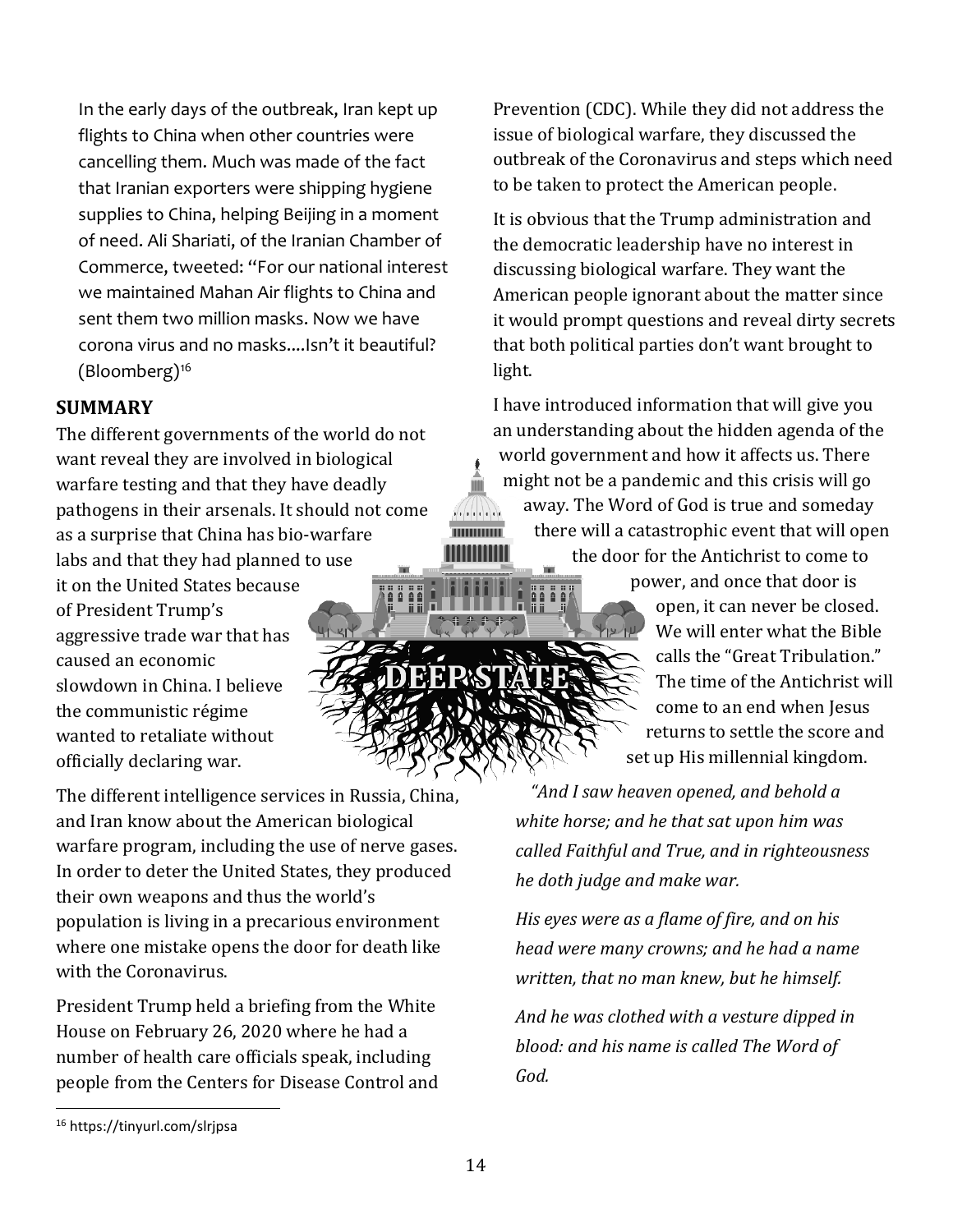*And the armies which were in heaven followed him upon white horses, clothed in fine linen, white and clean.*

*And out of his mouth goeth a sharp sword, that with it he should smite the nations: and he shall rule them with a rod of iron: and he treadeth the winepress of the fierceness and wrath of Almighty God.* 

*And he hath on his vesture and on his thigh a name written, KING OF KINGS, AND LORD OF LORDS.*

*And I saw an angel standing in the sun; and he cried with a loud voice, saying to all the fowls that fly in the midst of heaven, Come and gather yourselves together unto the supper of the great God;*

*That ye may eat the flesh of kings, and the flesh of captains, and the flesh of mighty men, and the flesh of horses, and of them that sit on them, and the flesh of all men, both free and bond, both small and great.*

*And I saw the beast, and the kings of the earth, and their armies, gathered together to make war against him that sat on the horse, and against his army.*

*And the beast was taken, and with him the false prophet that wrought miracles before him, with which he deceived them that had received the mark of the beast, and them that worshipped his image. These both were cast alive into a lake of fire burning with brimstone.*

*And the remnant were slain with the sword of him that sat upon the horse, which sword proceeded out of his mouth: and all the fowls were filled with their flesh." (Revelation 19:11-21)*

Until that day, we must stand on the promises of Jesus, believing and claiming them in the faith. As Christians we can stand on this promise from Jesus:

*"And these signs shall follow them that believe; In my name shall they cast out devils; they shall speak with new tongues; They shall take up serpents; and if they drink any deadly thing, it shall not hurt them; they shall lay hands on the sick, and they shall recover. So then after the Lord had spoken unto them, he was received up into heaven, and sat on the right hand of God. And they went forth, and preached every where, the Lord working with them, and confirming the word with signs following. Amen." (Mark 16:17-20)*